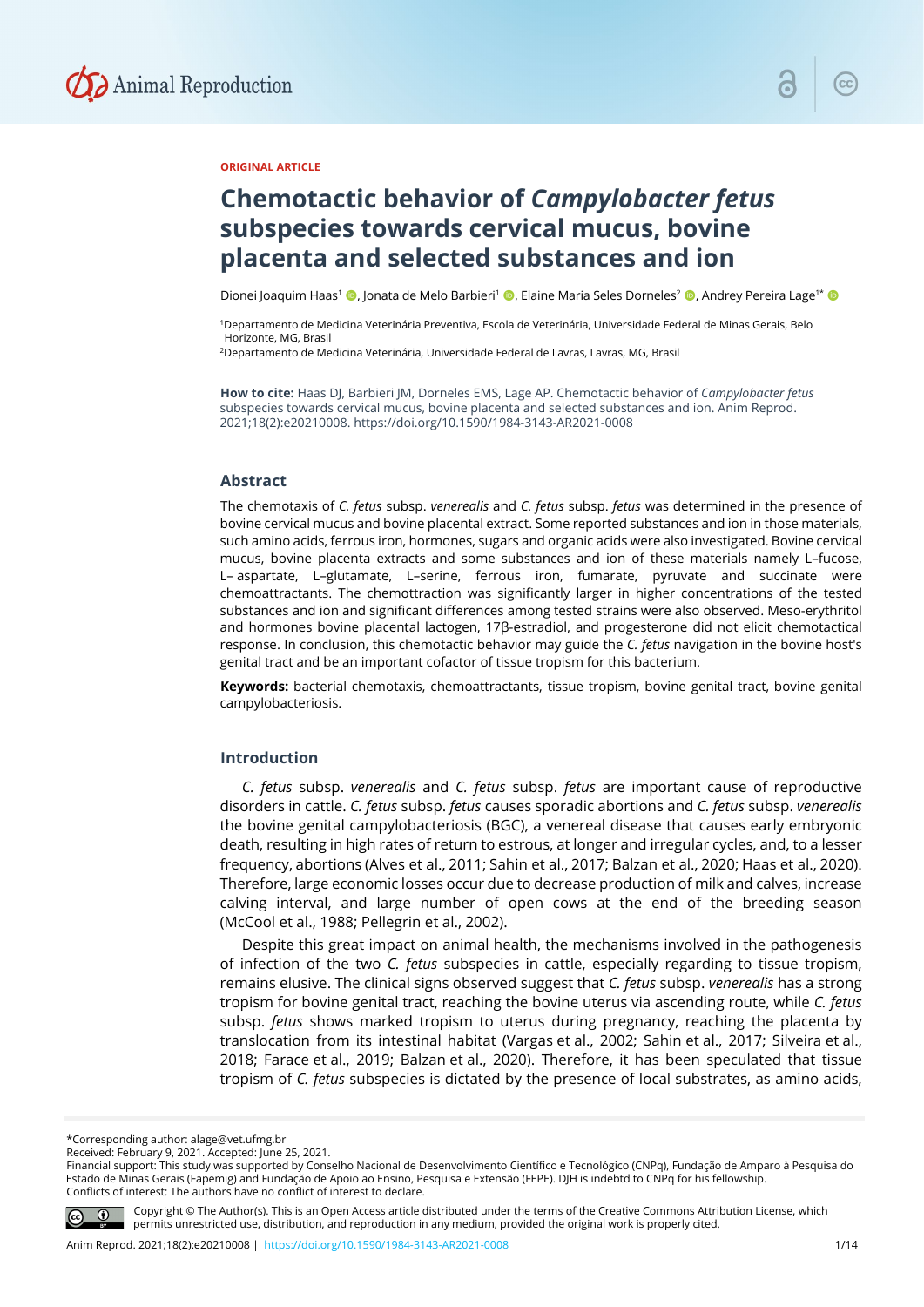organic acids, sugars, iron and hormones (Walsh et al., 1973; Ware, 1980; Mshelia et al., 2007; Giobergia et al., 2019; Balzan et al., 2020), which could be potentially attractants to bacteria and chemotaxis-guide to bacterial movements.

Chemotaxis enables bacteria to move according to chemical gradients, which allows them to adapt better to their natural habitats via moving toward favorable conditions and away from hostile surroundings, affords key physiological benefits, including enhanced access to growth substrates (Porter et al., 2011; Bi and Sourjik, 2018; Korolik, 2019). Another important implication of chemotaxis is that it also plays an important role in infection and disease, since it enables bacteria to find suitable colonization sites and maintain their preferred niches (Matilla and Krell, 2018; Yang and Ottemann, 2019). As this is required for optimal host infection and pathogenicity, chemotaxis have been shown to be important for the initiation of the several diseases (Porter et al., 2011; Johnson and Ottemann, 2018; Matilla and Krell, 2018), including those caused by *Campylobacter* species, as *C. jejuni* (Korolik, 2019). For *C. jejuni* infection, chemotaxis is an important prerequisite for host colonization and pathogenesis, which could also be linked to niche specificity (Lertsethtakarnet al., 2011; Chandrashekhar et al., 2017; Korolik, 2019).

Orthologues proteins of the chemotaxis signal transduction pathway has been observed in *C. fetus* (Fahmy et al., 2012), including *C. fetus* subsp. *fetus* ATCC 27374T (NCTC 10842T ); and *C. fetus* subsp. *venerealis* ATCC 19438T (NCTC 10354T ) type strains (Stynen et al., 2011; Oliveira et al., 2016). The chemosensory receptors Tlps (Tlp1, Tlp3, Tlp4, Tlp6-8, Tlp10 and CetB), the methyltransferase CheR and the methylesterase CheB, the histidine kinase CheA, the scaffolds proteins CheW/V, the phosphatase CheZ, and the response regulator CheY, that ultimately acts on the flagellar motor to switch rotation either clockwise or counterclockwise (Bren and Eisenbach, 2000; Korolik, 2019), were identified. In a proteomic study, our group observed that Tlp and CheW proteins of *C. fetus* subsp. *venerealis* are significantly upregulated during infection of the genital tract of heifers (Stynen, 2009; Stynen et al., 2009). These genomic and proteomic evidences point that *C. fetus* probably use chemotaxis to reach particular milieu and to the possible participation of chemotaxis in host infection by *C. fetus.*

Since information on the *C. fetus* chemotaxis to substances and structures of bovine genital tract can help to understand and elucidate events related to tissue tropism, niche adaptation and pathogenesis of BGC, we investigated the chemotactic response of *C. fetus* subsp. *venerealis* and *C. fetus* subsp. *fetus* towards cervical mucus, bovine placenta and some of reported substances and ion of bovine cervical mucus and bovine placenta.

## **Material and methods**

## **Bacterial strains and growth conditions**

Four *C. fetus* strains were used in this study (Table 1): the type strain of the *C. fetus* subsp. venerealis, ATCC 19438<sup>T</sup> (NCTC 10354<sup>T</sup>); the type strain of the species *C. fetus, C. fetus* subsp. *fetus* ATCC 27374T (NCTC 10842T ); the host-passaged strain *C. fetus* subsp. *venerealis* P3 (P3) (Stynen, 2009; Haas et al., 2019) and isolate *C. fetus* subsp. *fetus* EV-5 (EV-5) (Leite, 1977). The P3 strain was the *C. fetus* subsp. *venerealis* ATCC 19438T strain recovered from cervical mucus after three serial passages in virgin heifers (Stynen, 2009; Haas et al., 2019).

**Table 1.** *Campylobacter fetus* strains used in chemotaxis assays.

| <b>Strains</b>          | Subspecies <sup> </sup> | Origin                | <b>Reference</b>                |  |
|-------------------------|-------------------------|-----------------------|---------------------------------|--|
| ATCC 19438 <sup>T</sup> | venerealis              | bovine cervical mucus | ATCC                            |  |
| P3*                     | venerealis              | bovine cervical mucus | Stynen, 2009; Haas et al., 2019 |  |
| ATCC 27374T             | fetus                   | brain of sheep fetus  | ATCC                            |  |
| <b>FV-5</b>             | fetus                   | aborted bovine fetus  | Leite. 1977                     |  |

ATCC - American Type Culture Collection. \* P3 – It is a *C. fetus* subsp. *venerealis* reference strain (ATCC 19438T = NCTC 10354T), recovered after three serial passages in virgin heifers (Stynen, 2009; Haas et al., 2019).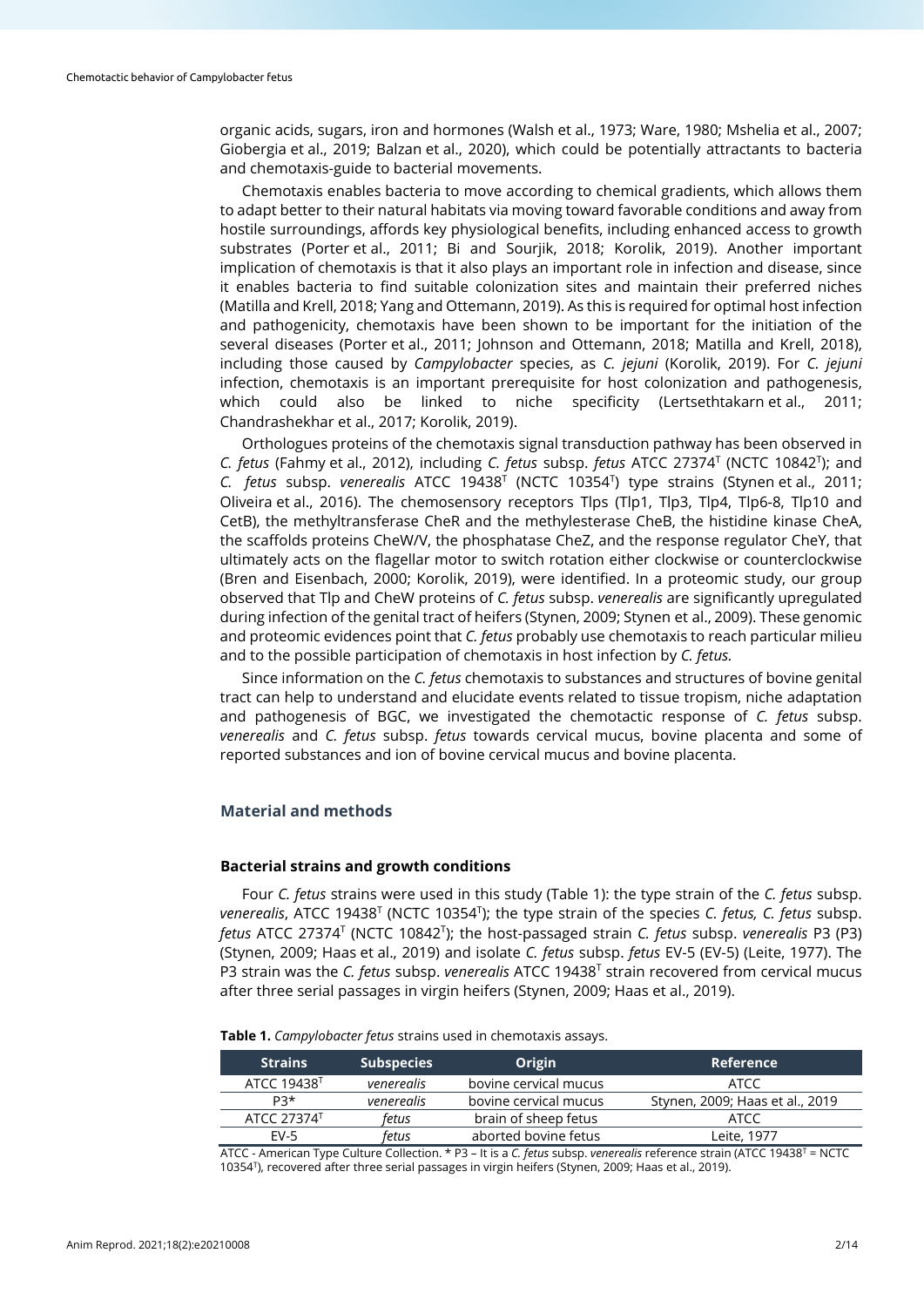Stock cultures in thioglycolate broth containing 20% glycerol at -80 °C were inoculated in blood agar (Brain Heart Infusion (BHI) (Merck, Germany), 1.5% of bacteriological agar (Himedia, India) and 5% defibrinated horse blood) at 37 ºC under microaerophilic conditions (5%  $O_2$ , 10% CO<sub>2</sub> and 85% N<sub>2</sub>) for 36 hours and subcultured, under the same conditions, twice prior to the chemotaxis assays. To avoid potential alterations due to laboratory passage, P3 strain was subcultured no more than three times. The purity of the cultures was routinely checked by visualizing the morphology of the colonies and, microscopically, by fuchsin staining.

## **Cervical mucus and placenta extract and sample design**

All biological material and tissues were collected under the Brazilian legislation on animal experimentation (Brasil, 2016) from animals in an abattoir under federal inspection service (SIF).

The placentas were obtained from three pregnant bovine uteruses with estimated pregnancy age of 110, 120 and 140 days, according to the crown-rump (CR) lengths of each fetus, 21, 25 and 33 cm, respectively, based on the methodology of Evans and Sack (1973). The mean age of the fetuses used was therefore 123.33 days, which corresponds to a mean age of 4.11 months of pregnancy. The time was selected since in the cow it is the period in which the majority of abortions by *C. fetus* occurs (Mshelia et al., 2007; Silveira et al., 2018). Intercotiledonary chorioallantoic membrane and fetal cotyledons were placed in phosphate buffered saline (PBS) (0.01 M, pH 7.0, all from Merck, Germany) (1:2) (w/v), macerated aseptically, and centrifuged at 1000 x *g* for 5 minutes at 4 ºC temperature to remove large tissue fragments. The resultant supernatants were collected and mixed (pool) for use in chemotaxis assays.

Mucus was obtained from of the cervicovaginal region from three cows in stage I of estrous cycle (days 1 to 4 of the estrous cycle). The stage of the estrous cycle was estimated according to the methodology of Ireland et al. (1980). Mucus samples were diluted in PBS (1:2) (w/v) and mixed (pool) for use in chemotaxis assays. Mucus and placenta samples were confirmed free of *C. fetus* by multiplex PCR (Hum et al., 1997) before being used in the chemotaxis assays.

## **Substances and ion**

Substances and ion from the metabolite class of previously reported components of bovine mucus and placenta metabolome (Ware, 1980; Igwebuike, 2006; Will et al., 2010; Dolgorsuren et al., 2017; Tríbulo et al., 2019) and that simultaneously combine energy- chemotactic potential were selected for investigation. In particular, the amino acids L– aspartate, L–glutamate and L-serine, the organic acids fumarate, pyruvate and succinate, the ion ferrous iron, the sugars meso-erythritol and L-fucose and the hormones bovine placental lactogen, 17β-estradiol, and progesterone were tested. The tested concentration ranges of these substances and ion, and their preparations, were based on previous studies of *Campylobacter* spp. growth and chemotaxis (Walsh et al., 1973; Ware, 1980; Hugdahl et al., 1988; Hazeleger et al., 1998; Vegge et al., 2009; Burrough et al., 2012) and in the concentrations reported in genital tract of the bovine female (Pope et al., 1982; Henricks et al., 1983; Inaba et al., 1983; Elhassan et al., 2001; Alvarez-Oxiley et al., 2007; Dolgorsuren et al., 2017), to mimic the physiological range found by the bacteria in the host. Information on all tested substances and ion is listed in Table 2. Amino acids, organic acids, L-fucose, ferrous iron, meso- erythritol and deoxycholic acid were prepared in PBS (Walsh et al., 1973; Hugdahl et al., 1988; Vegge et al., 2009), bovine placental lactogen was diluted in ultrapure water (Alvarez-Oxiley et al., 2007) while 17β-estradiol and progesterone were dissolved in dimethyl sulfoxide (DMSO) (Sigma-Aldrich, USA) and then diluted to desired concentrations in PBS (Burrough et al., 2012). All substances were sterilized by filtration on 0.45 µm filter (Merck, Germany) before their use.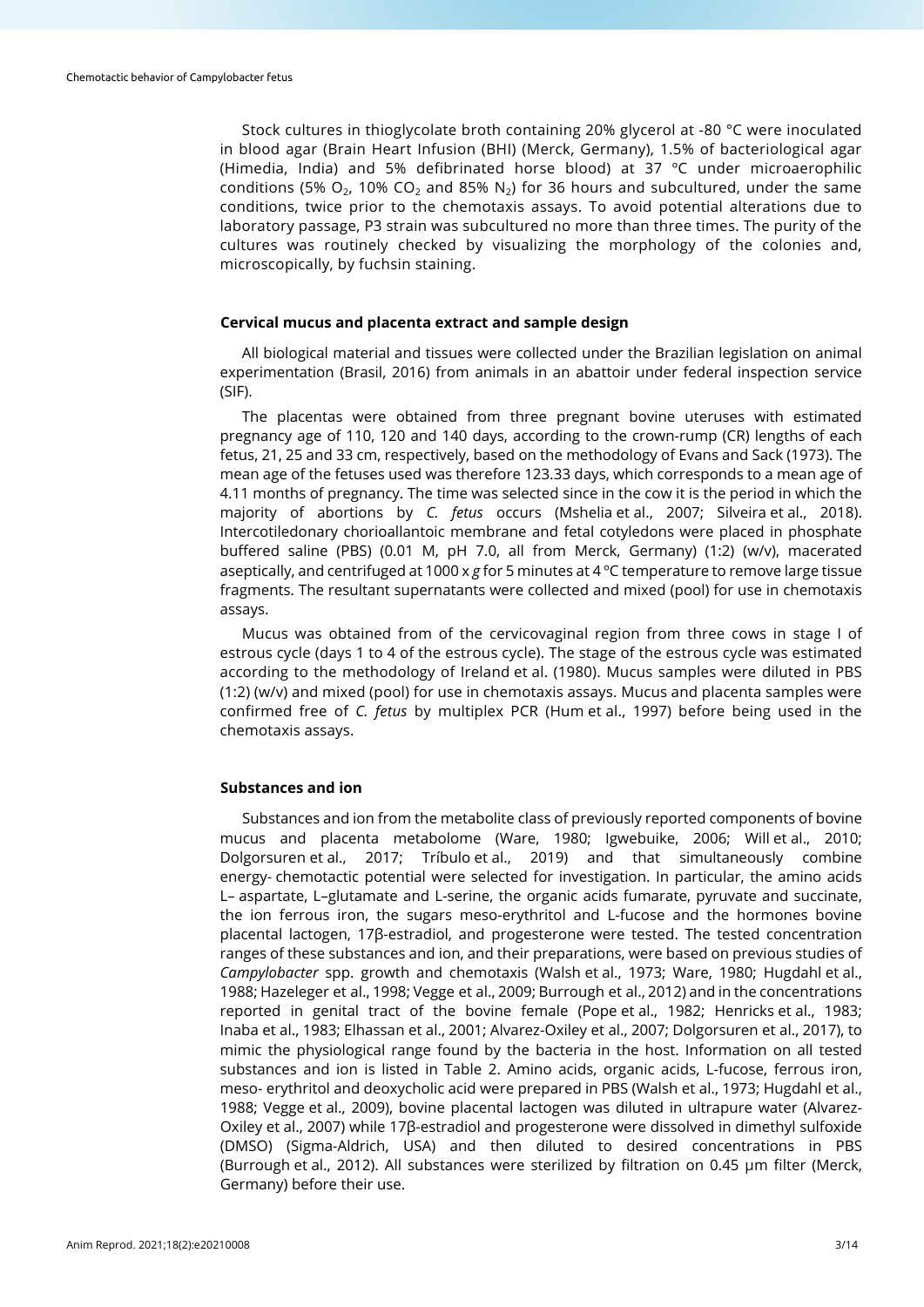| <b>Chemical tested</b>                                         | <b>Concentrations tested</b>              | <b>Diluent</b>                | <b>Source</b>              |
|----------------------------------------------------------------|-------------------------------------------|-------------------------------|----------------------------|
| Bovine cervical mucus <sup>*</sup>                             | $1:2$ w/v                                 | <b>PBS</b>                    | Cows in estrus             |
| Bovine intercotiledonary chorioallantoic<br>membrane extract** | $1:2$ w/v                                 | <b>PBS</b>                    | Bovine placenta            |
| Bovine fetal cotyledons extract**                              | $1:2$ w/v                                 | <b>PBS</b>                    | Bovine placenta            |
| Substances and ion                                             |                                           |                               |                            |
| L-aspartate                                                    | 0.01, 0.1 and 1M                          | <b>PBS</b>                    | Sigma-Aldrich <sup>1</sup> |
| L-glutamate                                                    | 0.01, 0.1 and 1M                          | <b>PBS</b>                    | Sigma-Aldrich              |
| L-serine                                                       | 0.01, 0.1 and 1M                          | <b>PBS</b>                    | Sigma-Aldrich              |
| Fumarate (sodium)                                              | 0.01, 0.1 and 1M                          | <b>PBS</b>                    | Sigma-Aldrich              |
| Pyruvate (sodium)                                              | 0.01, 0.1 and 1M                          | <b>PBS</b>                    | Sigma-Aldrich              |
| Succinate (sodium)                                             | 0.01, 0.1 and 1M                          | <b>PBS</b>                    | Sigma-Aldrich              |
| Ferrous iron (sulphate)                                        | 0.01, 0.1 and 1M                          | <b>PBS</b>                    | Merck <sup>2</sup>         |
| Meso-erythritol                                                | 0.01, 0.1 and 1M                          | <b>PBS</b>                    | Sigma-Aldrich              |
| Bovine placental lactogen                                      | 0.05, 0.5, 5 and 50ng/mL                  | H <sub>2</sub> O <sup>3</sup> | ProspecBio <sup>4</sup>    |
| 17ß-estradiol                                                  | 0.05, 0.5, 5 and 50ng/mL                  | DMSO/PBS5                     | Sigma-Aldrich              |
| Progesterone                                                   | 0.05, 0.5, 5, 25, 50, 100<br>and 200ng/mL | DMSO/PBS                      | Sigma-Aldrich              |
| Controls                                                       |                                           |                               |                            |
| Deoxycholic acid (chemorepellent)                              | 0.1M                                      | <b>PBS</b>                    | Merck                      |
| PBS pH 7.0 (nonchemotactic)                                    | 0.01M                                     | <b>PBS</b>                    |                            |
| L-fucose (chemoattractant)                                     | 0.1M                                      | <b>PBS</b>                    | Sigma-Aldrich              |

**Table 2.** Substances, ion and concentrations tested in chemotaxis assays of *Campylobacter fetus*.

1 - Sigma-Aldrich, USA; 2 – Merck, Germany; 3 – Ultrapure water, USA; 4 - ProspecBio; 5 – DMSO, Dimethyl sulfoxide/ PBS, phosphate-buffered saline. \*Obtained from of the cervicovaginal region from three cows in stage I of estrous cycle (days 1 to 4 of the estrous cycle). \*\*Obtained from bovine pregnant uterus at gestational age between 110 to 140 days.

#### **Chemotaxis assays**

Chemotactic assays were performed using the disk method on soft agar (Vegge et al., 2009) modified by Tareen et al., (2010) as follows. *C. fetus* strains were grown on blood agar (Hazeleger et al., 1998; Tareen et al., 2010; Burrough et al., 2012; Elgamoudi et al., 2018) at 37 °C under microaerophilic conditions for 36 hours, suspended in PBS, adjusted spectrophotometrically (OD<sub>600</sub>) to approximately 8 x 10<sup>9</sup> viable CFU/mL and after mixed (1:2) (v/v) with tempered (42 ºC) soft agar (0.8% bacteriological agar; Himedia, India) (Tareen et al., 2010) to obtain the test condition of  $4 \times 10^9$  viable CFU/mL in PBSsoft (0.4%) agar (Vegge et al., 2009). The number of viable bacteria in each bacterial suspension measured by turbidimetry was confirmed, retrospectively, by the drop counting method (Miles et al., 1938). This method was previously validated for counting *C. fetus* (Haas et al., 2019).

Afterwards, 12 mL of the bacterial soft agar suspension was poured into a 9 cm – diameter Petri dish. Then, sterile filter discs (diameter = 6 mm) (Laborclin, Brazil), soaked with 50 µL of the test substance (Table 2), were placed on the semi-solidified agar (Vegge et al., 2009; Tareen et al., 2010). PBS (0.01 M, pH 7.0), L-fucose (0.1 M) and deoxycholic acid (0.1 M) were used as nonchemotactic, chemoattractant and chemorepellent controls, respectively, based on studies of chemotaxis of *C. jejuni* (Hugdahl et al., 1988; Vegge et al., 2009; Tareen et al., 2010; Dwivedi et al., 2016) and results of a pre-experiment carried with *C. fetus* strains (data not shown). Following 4 hours of incubation at 37 °C under microaerophilic conditions, chemotactic activity was examined over an indirect light source. Bacterial accumulations or clearing zones around a disc were interpreted as zones of attraction toward chemoattractant or repulsion from chemorepellent, respectively (Vegge et al., 2009; Tareen et al., 2010). (Figure 1). The diameter of chemotaxis halos was measured in millimeters (mm). The absence of both, accumulation or repulsion in the region around a disc, was interpreted as no response and the substance was classified as nonchemotactic substance (Hugdahl et al., 1988; Vegge et al., 2009; Tareen et al., 2010). (Figure 1). The chemotaxis assays were performed twice for each strain and each concentration of chemical tested (Hugdahl et al., 1988).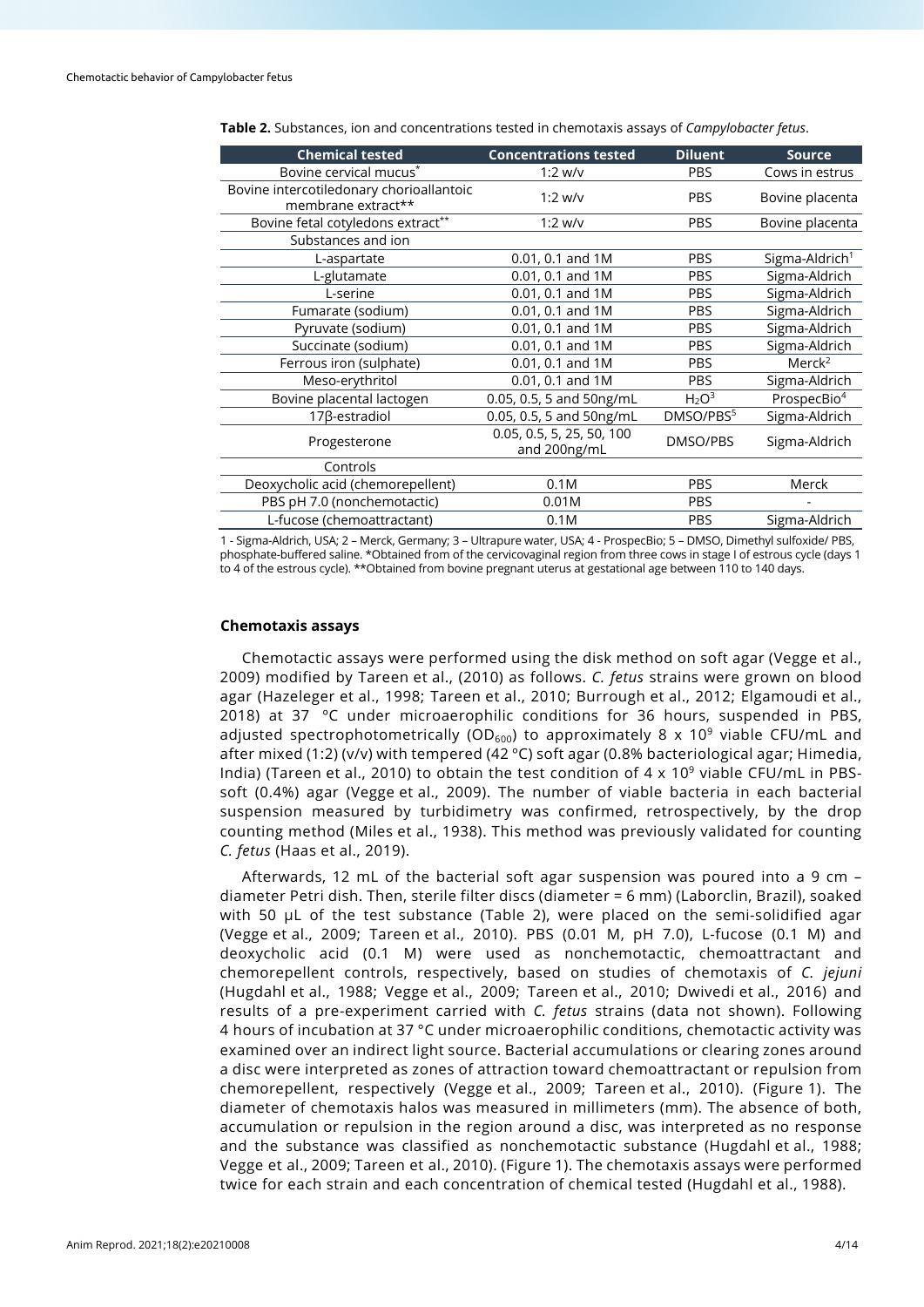

**Figure 1.** Chemotaxis assays with *Campylobacter fetus* subsp. *venerealis* P3 strain mixed in PBS-soft (0.4%) agar. Filter discs adsorbed with 50 µL of investigated substances and ion were placed on the semi-solidified bacterial suspension, and migration zones (halos) were measured after 4 h of incubation under microaerophilic conditions. (A) 0.1 M deoxycholic acid (chemorepellent; around the disc is a clear zone surrounded by a ring of bacteria that were driven away); (B) 0.1 M ferrous iron (chemoattractant; bacterial accumulation around the disc); (C) progesterone 50 ng/mL (nonchemotactic; no response is observed); (D) L - fucose 0.1 M (chemoattractant); (E) PBS 0.01 M (nonchemotactic control). Arrows point to border of each zone of bacterial accumulation (double arrows) or repulsion (single arrows). *C. fetus* subsp. *venerealis* P3 is a *C. fetus* subsp. *venerealis* reference strain (ATCC 19438<sup>T</sup> = NCTC 10354<sup>T</sup>), recovered after three serial passages in virgin heifers (Stynen, 2009; Haas et al., 2019).

## **Statistical analysis**

The statistical analysis and graphs were performed using the R software (R version 4.0.3, R Development Core Team, New Zealand) (R Core Team, 2020). For the comparisons among bacterial strains in cervical mucus, intercotiledonary chorioallantoic membrane and fetal cotyledons ANOVA was used, followed by Tukey test (Zar, 1996). The same analysis was also used for the comparisons among bacterial strains and concentrations for the same chemical substance. Besides, the different concentrations of the chemical substance were analyzed by linear regression (Zar, 1996). The differences were considered statistically significant when P < 0.05.

## **Results**

The controls L-fucose, deoxycholic acid and PBS were attractant, repellant and nonchemotactic, respectively, as expected to all *C. fetus* strains tested (Figure 2).



**Figure 2.** Chemotaxis of *Campylobacter fetus* by deoxycholic acid (0.1 M), L-fucose (0.1 M) and PBS (0.01 M, pH 7.0), used as chemorepellent, chemoattractant and nonchemotactic controls, respectively. The columns show halo diameter size (in millimeters) of chemotaxis. ATCC 19438T – *C. fetus* subsp. *venerealis* reference strain; P3 - *C. fetus* subsp. *venerealis* reference strain (ATCC 19438T = NCTC 10354T) recovered after three serial passages in virgin heifers (Stynen, 2009; Haas et al., 2019); ATCC 27374T – *C. fetus* subsp. *fetus* reference strain; EV-5 – *C. fetus* subsp. *fetus* strain isolated of bovine abortion (Leite, 1977).

Bovine cervical mucus was chemoattractant to all *C. fetus* strains evaluated, and no statistical difference was observed among the tested strains (Figure 3).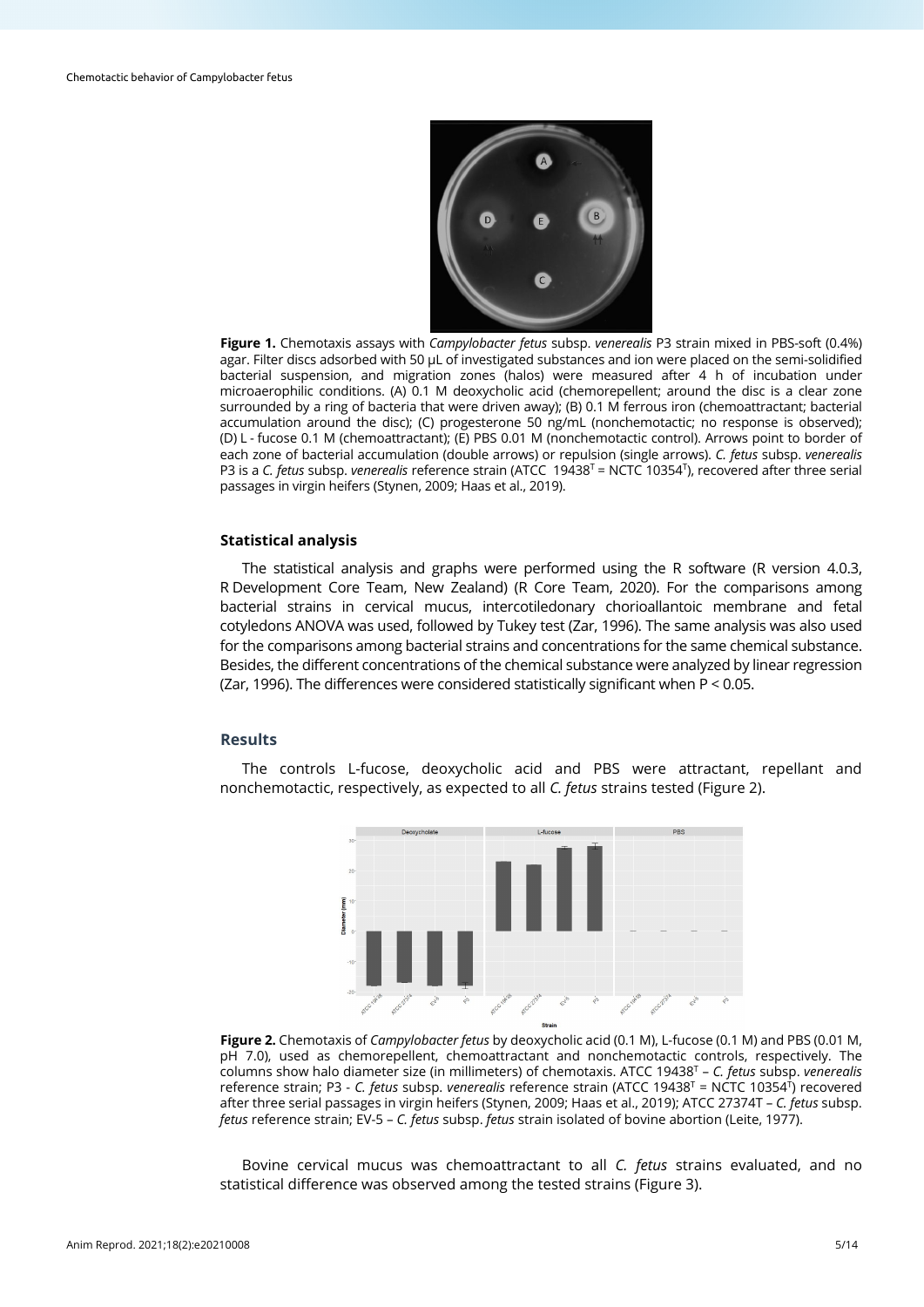

**Figure 3.** Chemotaxis of *Campylobacter fetus* by bovine cervical mucus (BCM), intercotiledonary chorioallantoic membrane (CAM) and bovine cotyledon (COT) extract. The columns show halo diameter size (in millimeters) of chemoattraction. BCM was obtained of three cows in stage I of estrous cycle (days 1 to 4 of the estrous cycle) and diluted in PBS (1:2) (w/v). The placentas were obtained from three pregnant cows with gestational age between 110 to 140 days and macerated in PBS (1:2) (w/v). ATCC 19438T – *C. fetus* subsp. *venerealis* reference strain; P3 - C. fetus subsp. *venerealis* reference strain (ATCC 19438<sup>T</sup> = NCTC 10354<sup>T</sup>), recovered after three serial passages in virgin heifers (Stynen, 2009; Haas et al., 2019); ATCC 27374T – *C. fetus* subsp. *fetus* reference strain; EV-5 – *C. fetus* subsp. *fetus* strain isolated from bovine abortion (Leite, 1977). Bars show standard error. There was no statistical difference among the strains for the mucus nor the placental extracts.

Bovine intercotiledonary chorioallantoic membrane and fetal cotyledons extracts were chemoattractant to *C. fetus* subsp. *venerealis* and *C. fetus* subsp. *fetus*, however, no statistical differences among the tested strains were observed (Figure 3).

The substances and ion L-aspartate, L-glutamate, L-serine, pyruvate, succinate, fumarate, and ferrous iron, were chemoattractant to all *C. fetus* strains evaluated, being the halos significantly larger and visually denser in higher concentrations of the tested substances (Figure 4 and 5). Regression analysis revealed that the increase in chemoattraction was significantly higher as concentration increases. The  $R^2$ , the variance explained by model, was greater than 95% for all attractive substances and ion, except for L-serine, which still presented a high  $R<sup>2</sup>$  (86%), but lower than the others.



Concentration (M and ng/mL)

**Figure 4.** Chemotaxis behavior of *Campylobacter fetus* to reported substances and ions of bovine cervical mucus and substances produced by bovine placenta. The columns show halo diameter size (in millimeters) of chemoattraction. L-aspartate (ASP), L-glutamate (GLU), L-serine (SER), fumarate (FUM), pyruvate (PYR), succinate (SUC) ferrous iron (Fe), meso-erythritol (ERY) concentrations is in molar (M). The 17 β-estradiol (E2), bovine placental lactogen (BPL) and progesterone (P4) concentrations is in ng/mL. ATCC 19438T – *C. fetus* subsp. *venerealis* reference strain; P3 - *C. fetus* subsp. *venerealis* reference strain (ATCC 19438T = NCTC 10354T) recovered after three serial passages in virgin heifers (Stynen, 2009; Haas et al., 2019); ATCC 27374T – *C. fetus* subsp. *fetus* reference strain; EV-5 – *C. fetus* subsp. *fetus* strain isolated of bovine abortion (Leite, 1977). Bars show standard error. \*P < 0.05; \*\*P < 0.01; \*\*\*P < 0.001 indicate levels of significant statistical difference between concentrations in the same substance in the same strain. Different lowercase letters within the same substance and concentration reflect significant statistical difference among bacterial strains.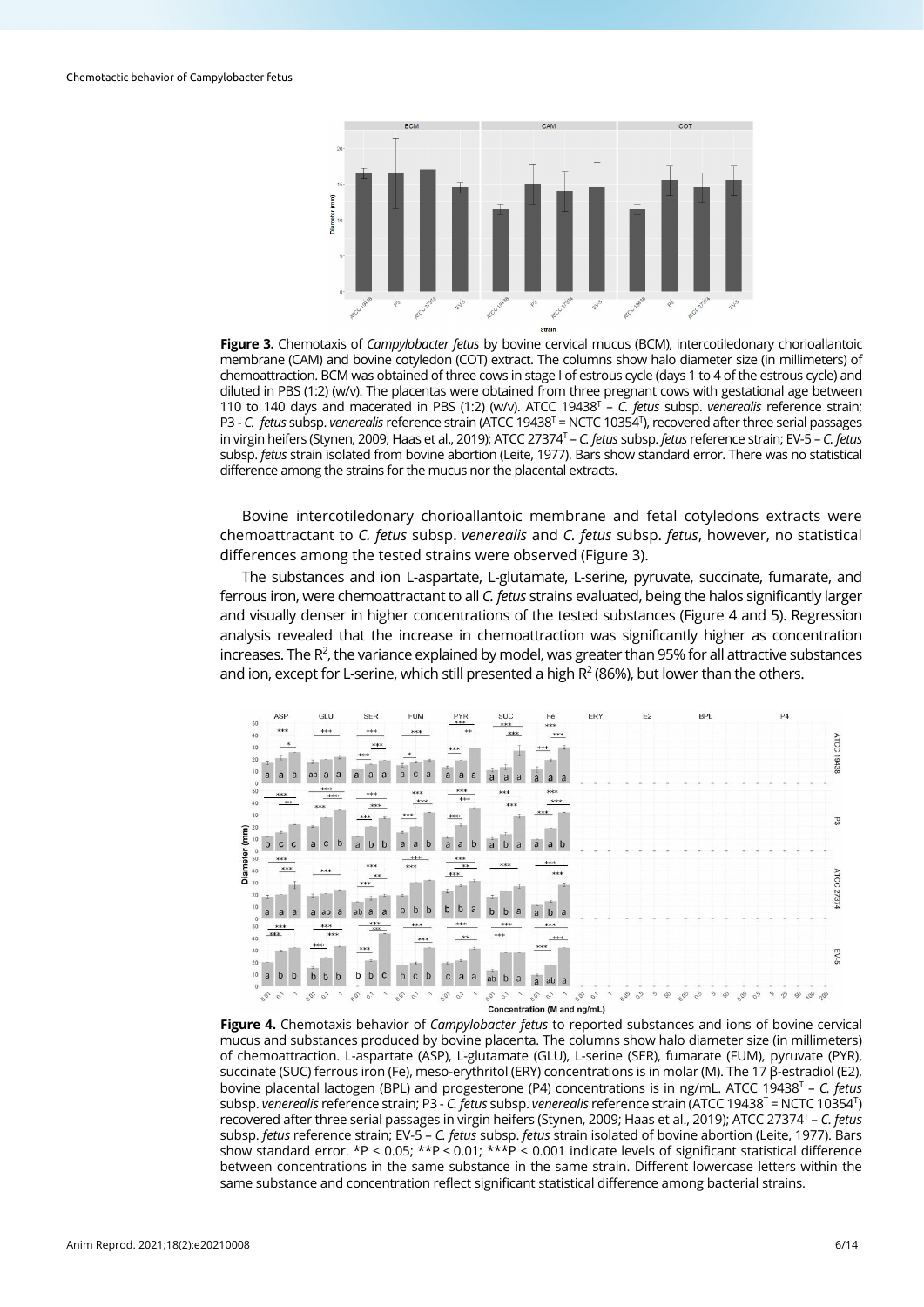

**Figure 5.** Heatmap of the chemoattractive substances and ion for the investigated *Campylobacter fetus* strains. ASP - L-aspartate, GLU - L-glutamate, SER - L-serine, FUM – fumarate, PYR - pyruvate, SUC - succinate, Fe - ferrous iron. ATCC 19438T – *C. fetus* subsp. *venerealis* reference strain; P3 - *C. fetus* subsp. *venerealis* reference strain (ATCC 19438<sup>T</sup> = NCTC 10354<sup>T</sup>) recovered after three serial passages in virgin heifers (Stynen, 2009; Haas et al., 2019); ATCC 27374T – *C. fetus* subsp. *fetus* reference strain; EV-5 – *C. fetus* subsp. *fetus* strain isolated of bovine abortion (Leite, 1977). Regression analysis revealed that the increase in chemoattraction was significantly higher as concentration increases. The  $R^2$ , the variance explained by model, was greater than 95% for all attractive substances and ion, except for L-serine, which still presented a high R<sup>2</sup> (86%), but lower than the others.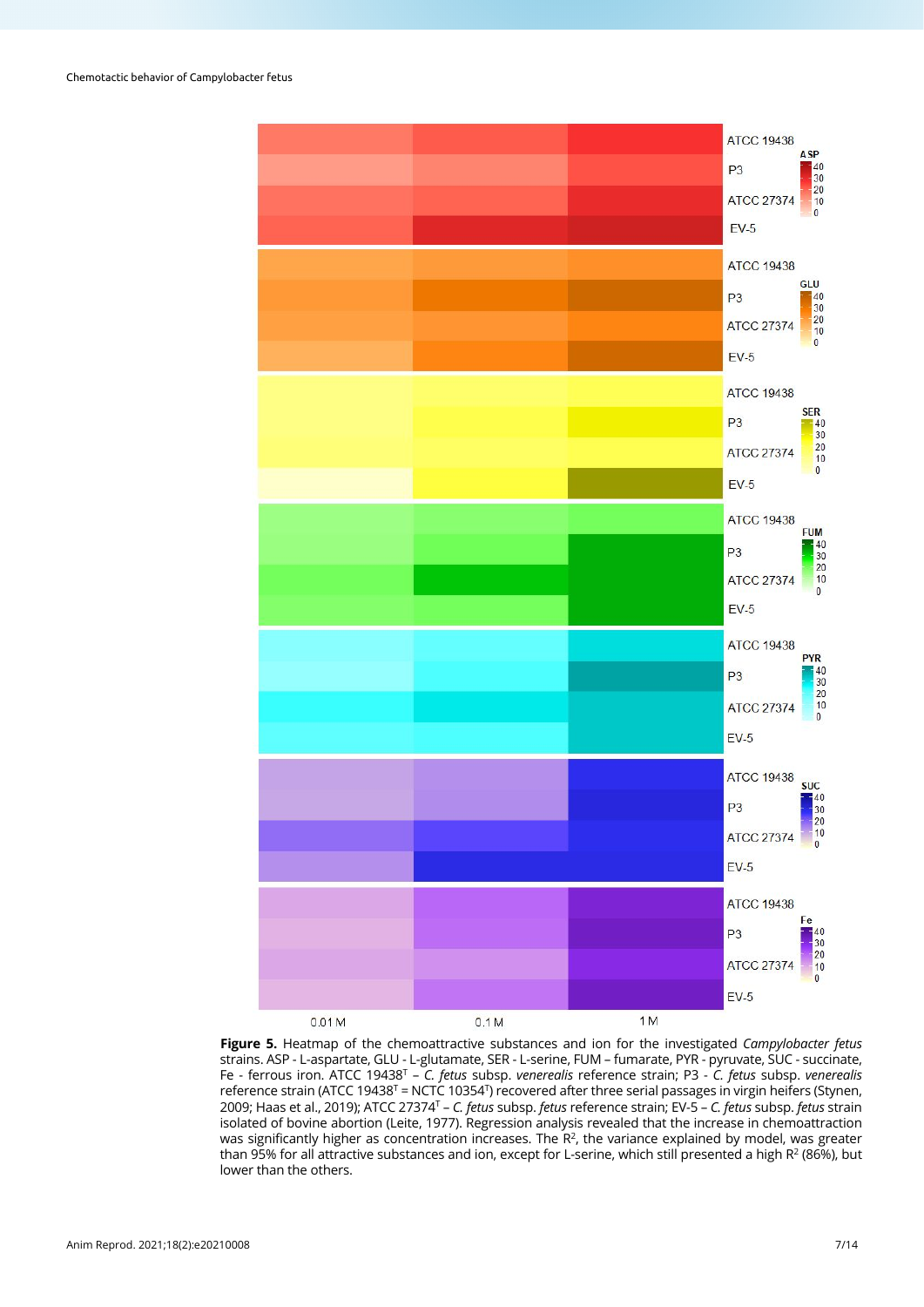The chemoattraction haloes of P3 strain for L-glutamate, L-serine, fumarate, pyruvate, and ferrous iron was significantly higher compared with that observed for *C. fetus* subsp. *venerealis* ATCC 19438T parental strain. In contrast, *C. fetus* subsp. *venerealis* ATCC 19438T strain showed greater chemoattraction halos for L-aspartate than P3 strain. The chemoattraction of the EV-5 strain for L- aspartate, L-glutamate, L-serine was significantly higher when compared with that observed for *C. fetus* subsp. *fetus* ATCC 27374T strain. *C. fetus* subsp. *fetus* ATCC 27374T strain showed greater chemoattraction halos for fumarate and pyruvate than the three strains of bovine origin, *C. fetus* subsp. *venerealis* ATCC 19438T , *C. fetus* subsp. *venerealis* P3 and *C. fetus* subsp. *fetus* EV-5.

Meso-erythritol, bovine placental lactogen, 17β-estradiol and progesterone were nonchemotactic to all *C. fetus* strains investigated.

## **Discussion**

Chemotaxis is cell movement in response to chemical cues employed by bacterial pathogens to migrate towards environments that are better for growth. Consequently contributes to these microorganisms to reach their preferred host niches, being an important subject of tissue tropism (Porter et al., 2011; Johnson and Ottemann, 2018; Matilla and Krell, 2018; Korolik, 2019; Yang and Ottemann, 2019). In the present study, we report the chemotactic behavior of reproductive pathogen *C. fetus* towards cervical mucus, bovine placenta and some reported substances and ion of bovine cervical mucus and bovine placenta, which brings an insight on the use of chemotaxis by *C. fetus* to reach their preferred colonization niches and the tissue tropism of this bacterium.

Penetration and survive in mucus layer, guided by chemotaxis, is an essential step during the colonization of mucous surfaces by motile bacteria, favoring the establishment of bacterial populations in this environment (Alemka et al., 2012; Yang and Ottemann, 2019). In this context, attraction to mucus during the estrus, period in which the infection occurs, is a very relevant finding to the *C. fetus* pathogenesis in genital tract of the bovine female, since the bacterium is able to remain in the genital tract by successfully colonizing the mucus layer (Ware, 1980; Balzan et al., 2020). This ability of campylobacters to colonize the mucus is facilitated by its spiral cell shape that creates a corkscrew-like rotation, by the swimming behavior (flagellar motility) (Blaser et al., 2008; Balzan et al., 2020) and probably by chemotaxis, which guides the environmental navigation in this viscous layer. The biological significance of mucus chemotaxis may be that it increases nutrient acquisition efficiency and enhance the known ability of *C. fetus* to metabolize amino acids and organic acids within the mucus (Ware, 1980; Blaser et al., 2008), favoring bacterial multiplication in the genital tract of cows. In fact, in the presence of bovine cervical mucus, the respiratory activity of *C. fetus* is increased, evidenced by higher the rates of oxygen uptake (Ware, 1980), suggesting the use of these substrates as carbon source. This assumption corroborates the findings for the reported components of the mucus investigated, where it was observed that the chemical constituents that elicited a positive chemotactic response (Figure 3) are the main sources of energy for *C. fetus*. They are metabolic substrates (L- aspartate, L-glutamate, and L-serine), electron donors (pyruvate and succinate) and electron acceptors (fumarate) (Blaser et al., 2008). These evidences show that *C. fetus* swims towards substrates for which is possible to obtain energy from oxidative phosphorylation and tricarboxylic acid cycle. Positive chemotaxis for these amino acids and organic acids suggests that these substances and ion may be involved in chemotaxis for cervical mucus, since they are the main energy sources for *C. fetus* and are among the most abundant components of bovine cervical mucus (Ware, 1980; Elhassan et al., 2001; Tríbulo et al., 2019). Indeed, positive chemotactic response to amino acids and organic acids may facilitate bacterial penetration on mucus layer, favoring the survival and colonization of mucosal surfaces.

*C. fetus* attraction to L-fucose is a particularly interesting observation and may have direct relevance *in vivo,* since fucose is a terminal sugar in the mucins of the genital tract of the cow (Pluta et al., 2011) and serves as binding target for campylobacters to the mucosal epithelium (Dwivedi et al., 2016). This ability to sense fucose could drives the microorganism towards a chemical gradient of fucose in the genital environment and mediate the binding of *C. fetus* to fucosylated structures from epithelium, which are important target sites for colonization.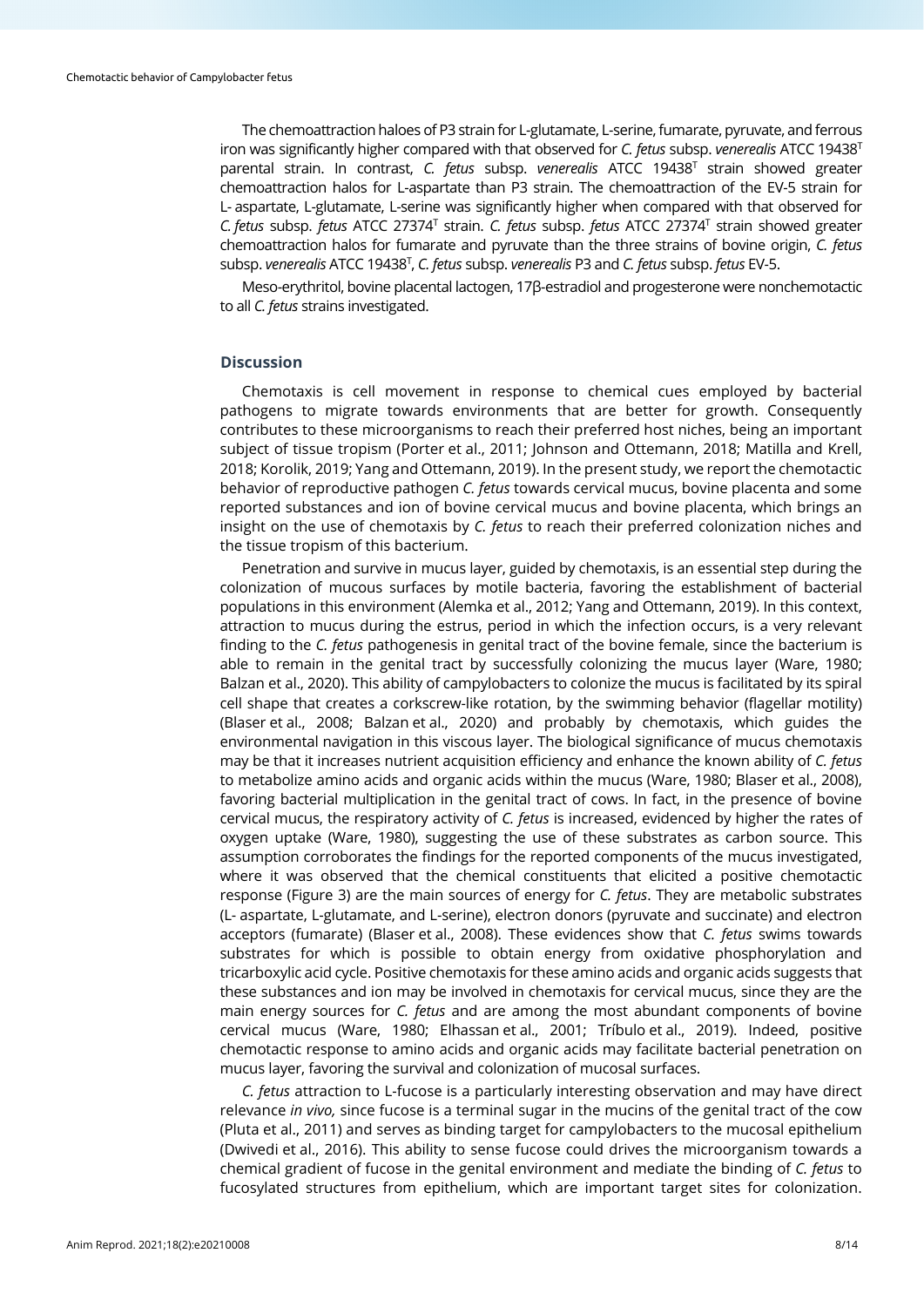Other mucin glycans, such galactose and N-acetylgalactosamine, have been suggested as potential binding sites for *C. fetus* subsp. *venerealis* in the uterus of heifers (Cipolla et al., 1998).

In addition, this L-fucose taxis may also be associated to use of sugar as source of carbon, as it occurs with *C. jejuni* strains that have the genetic locus (*fuc* locus) that encode pathways for fucose uptake/metabolism and are able to catabolize fucose (Dwivedi et al., 2016). In *C. fetus*, the genes encoding the fucose transporter FucP and the enzymes required to degrade fucose, are also present, predicting that *C. fetus* may be able to metabolize L-fucose (Stynen et al., 2011; Oliveira et al., 2016), however, the operability of the pathway and the fucose metabolism of *C. fetus* were not evaluated.

Our results regarding ferrous iron clearly showed that this substrate is a powerful attractant to *C. fetus,* which could be related to the central role that the iron has in essential metabolic processes. Iron is a cofactor for proteins involved of cellular metabolism, enzyme catalysis, and sensing extracellular and intracellular signals (Chandrashekhar et al., 2018). The sensing and navigation of *C. fetus* towards ferrous iron may be mediated by FeoAB system, a predicted system in the genome of *C. fetus* subsp. *venerealis*, including ATCC 19438T strain (Stynen et al., 2011) and believed to carry the environmental ferrous iron across the outer membrane by porins and through the cytoplasmic membrane, by transporter proteins FeoA and FeoB (Naikare et al., 2006; Blaser et al., 2008). The movement towards the ferrous iron, as observed for amino acids, organic acids and fucose, probably also has an important role in the pathogenesis of BGC, because can enhance the uptake and use of this essential nutrient. The uptake of ferrous iron in large amounts is a crucial event for the success of infection and is a determinant of colonization for *C. jejuni* (Naikare et al., 2006; Chandrashekhar et al., 2018). Interestingly, the chemoattraction zones were larger in higher concentrations of ferrous iron, amino acids, and organic acids (Figure 3), clearly showing that *C. fetus* navigates further towards environments with higher concentrations of these substances.

Differences are reported when comparing host-passaged strains with laboratory-adapted reference strains (Stynen, 2009; Haas et al., 2019) and it was also observed in our past and present studies. For example, heifer-passaged *C. fetus* subsp. *venerealis* induced higher expression of CXCL8 chemokine by HeLa cells than the parental *C. fetus* subsp. *venerealis* reference strain ATCC 19438T (Haas et al., 2019). The significantly greater attraction of the *C. fetus* subsp. *venerealis* P3 strain to several of the investigated substances (glutamate, serine, fumarate, pyruvate, and ferrous iron) compared to *C. fetus* subsp. *venerealis* reference parental strain ATCC 19438T suggests that the passage in the host increased chemotactic capacity of *C. fetus* subsp. *venerealis* P3 strain and that this group of substances can be very important during host infection. In contrast, the reduced chemotaxis of the *C. fetus* subsp. *venerealis* P3 strain when compared with the reference *C. fetus* subsp. *venerealis* strain ATCC 19438<sup>T</sup> suggests that aspartate would be less important during *in vivo* infection. The globally reduced chemotactic profile of *C. fetus* subsp. *venerealis* laboratory-adapted ATCC 19438T strain probably results from laboratory subculture over time, that is known to cause a general loss of virulence, including decrease chemotactic motility related genes/proteins expression in campylobacters (Stynen, 2009; Cooper et al., 2013; King et al., 2013). Thus, the higher chemotactic activity of *C. fetus* subsp. *fetus* EV-5 strain for aspartate, glutamate, and serine, when compared with the *C. fetus* subsp. *fetus* ATCC 27374T reference strain may be due to fact that the EV-5 strain has fewer subcultures compared with the ATCC 27374 $<sup>T</sup>$  strain. We should also consider the possible influence of the differences in origin of</sup> the strains, as *C. fetus* subsp. *fetus* EV-5 is a bovine isolate while *C. fetus* subsp. *fetus* ATCC 27374T is an ovine isolate. *C. fetus* subsp. *fetus* ATCC 27374T strain showed significantly higher chemotaxis to organic acids (fumarate, pyruvate, and succinate) when compared to the three strains of bovine origin, *C. fetus* subsp. *fetus* EV-5, *C. fetus* subsp. *venerealis* ATCC 19438T and *C. fetus* subsp. *venerealis* P3.

Tropism for placental tissues is a frequent phenomenon in *C. fetus* infection (Vargas et al., 2002; Sahin et al., 2017; Farace et al., 2019) and an important step in the pathogenesis of BGC, since it enhances the access of large numbers of bacterial cells to the placenta and thereby influences the course of infection. Our *in vitro* findings indicate that *C. fetus* uses chemotaxis *in vivo* to reach the placenta and infects the tissue with large numbers of bacterial cells, which may be important for rapid bacterial establishment and to lead to abortion. This dynamics of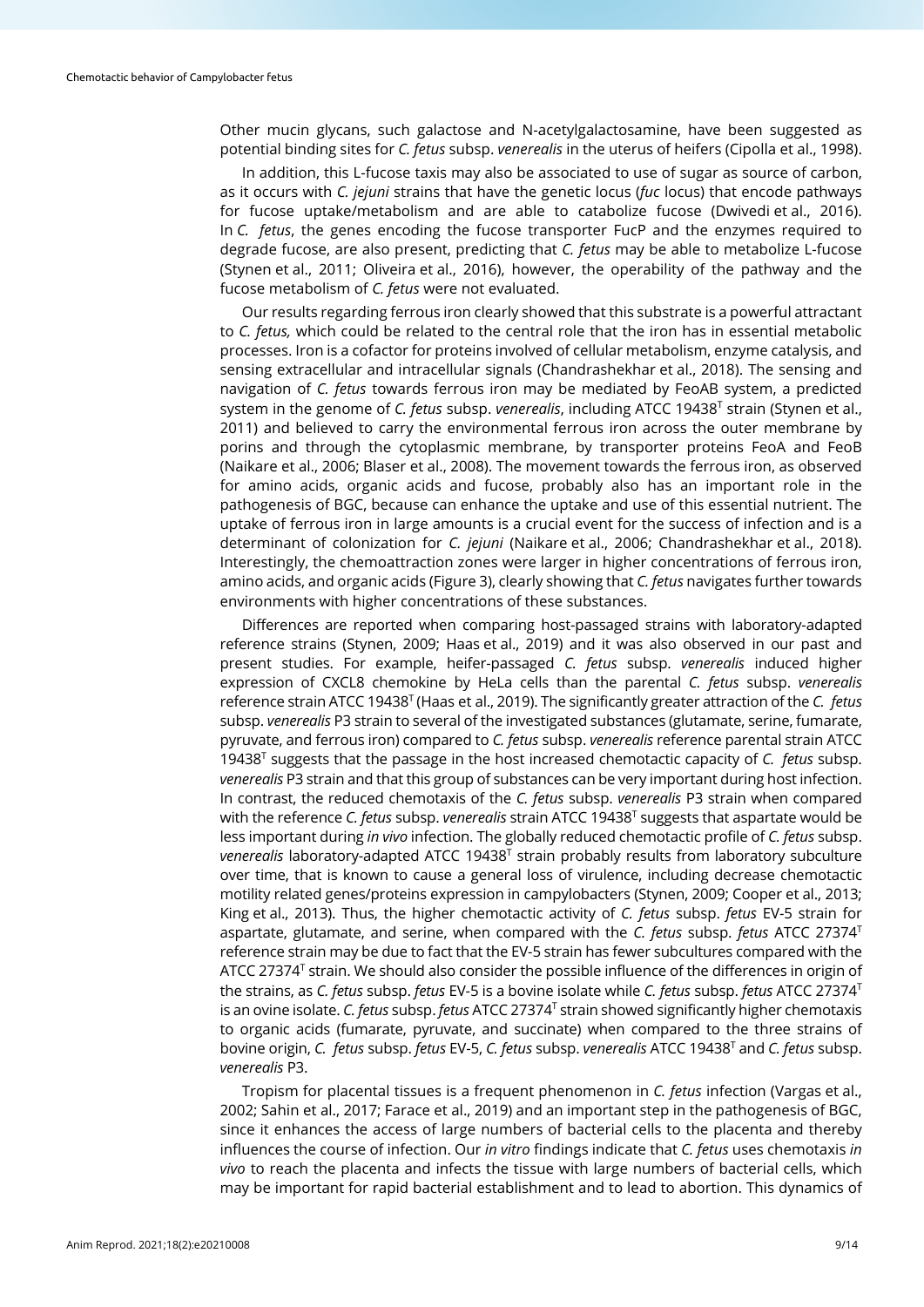bacterial navigation through the genital tract can be also influenced by the animal immune status, being facilitated and accelerated in non-immune animals or, on the other hand, made it more difficult and delayed due to the action of the immune response to previously *C. fetus* – infected animals. Therefore, our results of *C. fetus* attraction to intercotiledonary chorioallantoic membrane and fetal cotyledon from the second gestational trimester could also partially explain why the majority of abortions due to *C. fetus* infection are mostly noted at 4 to 6 months of pregnancy in BGC (Mshelia et al., 2007; Sahin et al., 2017; Silveira et al., 2018).

Our findings also indicate the presence of chemotactic factors for *C. fetus* in bovine placenta. The bovine placental trophoblast is an exuberant producer of erythritol, 17β-estradiol, placental lactogen and, especially, progesterone (Igwebuike, 2006; Nguyen et al., 2012; Letesson et al., 2017). However, in our assays, at physiological level concentrations that simulate the host environment, all of these substances were nonchemotactic for *C. fetus*, as bacteria do not respond chemotatically to these individual substances.

The non-chemotactic behavior of *C. fetus* to erythritol possibly stems from the absence of a catabolic pathway, such as that found in *Brucella abortus*, which allows the metabolism of erythritol and has been implicated in placental tropism by *B. abortus* (Letesson et al., 2017). Like erythritol sugar, failure of placental lactogen, which is produced only during pregnancy by binucleate placenta cells (Alvarez-Oxiley et al., 2007), and estradiol, which is produced in substantial amounts by the trophoblast (Inaba et al., 1983; Nguyen et al., 2012), to stimulate chemotactic response to *C. fetus* suggest that both hormones also did not guide the swimming of *C. fetus* towards the bovine placenta. In addition, this inert behavior by estradiol means that ovarian estradiol from the estrous follicular phase may have no effect on the *C. fetus* taxis during estrus, at which stage infection transmission and vaginal colonization occurs.

The chemotactic effects of progesterone were of particular interest, as bovine high levels of progesterone in the uterus in the luteal phase of the reproductive cycle (Pope et al., 1982) and the increased placental synthesis of progesterone in the second trimester of pregnancy (Nguyen et al., 2012), which could explain, in part, the ascension of *C. fetus* to the uterus and the occurrence of abortions during this period. However, the absence of chemotaxis towards progesterone, at levels that mimic its estrous cycle and pregnancy concentrations, indicate that *C. fetus* is not responding chemotactically to progesterone and suggest that this hormone does not drives the rise of the bacterium to the uterus and placenta.

The fact that the placenta extract elicits chemotactic response in *C. fetus*, but reported hormones (placental lactogen, 17β-estradiol and progesterone) and erythritol did not, suggests that the attraction *C. fetus* by placental extract could have occurred due to the presence of other placental components, such as amino acids. Amino acids are abundant in this tissue, as previously reported (Dolgorsuren et al., 2017) and were strong chemoattractants to *C. fetus* in the study. In addition, we must also consider that one or more placental components, which were not evaluated in the present study, may be involved in the chemoattraction of *C. fetus* by bovine placenta.

## **Conclusion**

In conclusion, *C. fetus* exhibits chemotaxis towards bovine cervical mucus and placenta extracts as well as some substances and ion reported in these materials, such as amino acids, ferrous iron, fucose and organic acids. This chemotactic behavior may guide the *C. fetus* navigation in host and be an important subject of tropism for placenta and bovine female genital tract.

## **References**

Alemka A, Corcionivoschi N, Bourke B. Defense and adaptation: the complex inter-relationship between *Campylobacter jejuni* and mucus. Front Cell Infect Microbiol. 2012;2:15. [http://dx.doi.org/10.3389/fcimb.2012.00015.](https://doi.org/10.3389/fcimb.2012.00015) [PMid:22919607.](https://www.ncbi.nlm.nih.gov/entrez/query.fcgi?cmd=Retrieve&db=PubMed&list_uids=22919607&dopt=Abstract)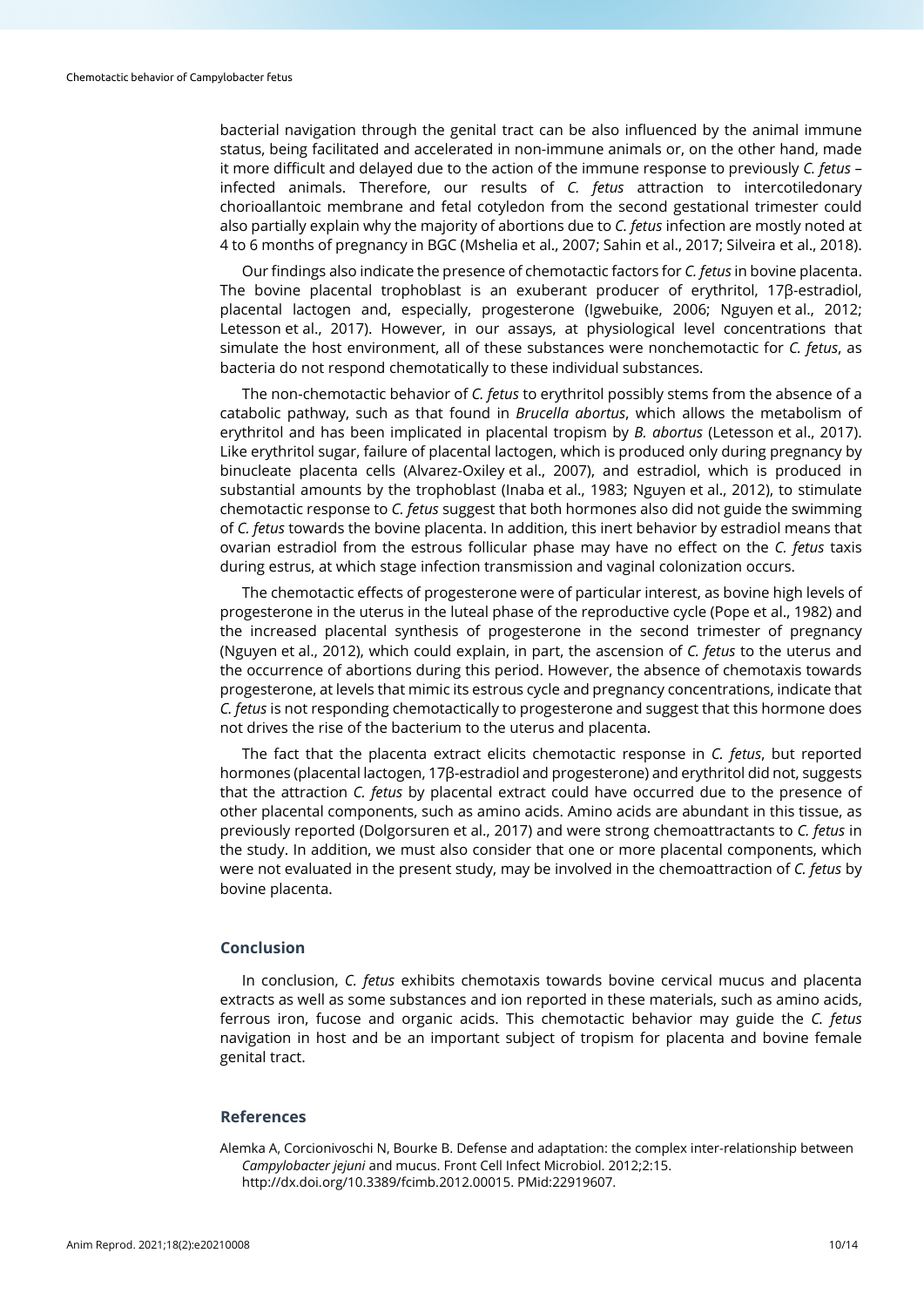- Alvarez-Oxiley AV, Sousa NM, Hornick JL, Touati K, van der Weijden GC, Taverne MA, Szenci O, Sulon J, Debliquy P, Beckers JF. Radioimmunoassay of bovine placental lactogen using recombinant and native preparations: determination of fetal concentrations across gestation. Reprod Fertil Dev. 2007;19(7):877-85. [http://dx.doi.org/10.1071/RD06173.](https://doi.org/10.1071/RD06173) [PMid:17897591.](https://www.ncbi.nlm.nih.gov/entrez/query.fcgi?cmd=Retrieve&db=PubMed&list_uids=17897591&dopt=Abstract)
- Alves TM, Stynen APR, Miranda KL, Lage AP. Campilobacteriose genital bovina e tricomonose genital bovina: epidemiologia, diagnóstico e controle. Pesq Vet Bras. 2011;31(4):336-44. [http://dx.doi.org/10.1590/S0100-736X2011000400011.](https://doi.org/10.1590/S0100-736X2011000400011)
- Balzan C, Ziech RE, Gressler LT, Vargas APC. Bovine genital campylobacteriosis: main features and perspectives for diagnosis and control. Cienc Rural. 2020;50(3):e20190272. [http://dx.doi.org/10.1590/0103-8478cr20190272.](https://doi.org/10.1590/0103-8478cr20190272)
- Bi S, Sourjik V. Stimulus sensing and signal processing in bacterial chemotaxis. Curr Opin Microbiol. 2018;45:22-9[. http://dx.doi.org/10.1016/j.mib.2018.02.002.](https://doi.org/10.1016/j.mib.2018.02.002) [PMid:29459288.](https://www.ncbi.nlm.nih.gov/entrez/query.fcgi?cmd=Retrieve&db=PubMed&list_uids=29459288&dopt=Abstract)
- Blaser MJ, Newell DG, Thompson SA, Zechner EL. Pathogenesis of *Campylobacter fetus*. In: Nachamkin I, Szymanski C, Blaser MJ, editors. *Campylobacter*. 3rd ed. Washington, DC.: ASM Press; 2008. p. 401-28. http://dx.doi.org/10.1128/9781555815554.ch23.
- Brasil. Ministério da Ciência, Tecnologia e Inovações. Conselho Nacional de Controle de Experimentação Animal CONCEA. Resolução Normativa nº 30, de 2 de fevereiro de 2016. Baixa a Diretriz Brasileira para o Cuidado e a Utilização de Animais em Atividades de Ensino ou de Pesquisa Científica – DBCA. Diário Oficial da União [Internet], Brasília, 3 fev. 2016. Seção 1, p. 3. 2017 [cited 2021 Feb 9]. Available on: https://antigo.mctic.gov.br/mctic/export/sites/institucional/institucional/concea/arquivos/legislacao/resoluco es\_normativas/Resolucao-Normativa-CONCEA-n-30-de-02.02.2016-D.O.U.-de-03.02.2016-Secao-I-Pag.-03.pdf
- Bren A, Eisenbach M. How signals are heard during bacterial chemotaxis: protein-protein interactions in sensory signal propagation. J Bacteriol. 2000;182(24):6865-73. [http://dx.doi.org/10.1128/JB.182.24.6865-6873.2000.](https://doi.org/10.1128/JB.182.24.6865-6873.2000) [PMid:11092844.](https://www.ncbi.nlm.nih.gov/entrez/query.fcgi?cmd=Retrieve&db=PubMed&list_uids=11092844&dopt=Abstract)
- Burrough ER, Wu Z, Sahin O, Zhang Q, Yaeger MJ. Spatial distribution of putative growth factors in the guinea pig placenta and the effects of these factors, plasma, and bile on the growth and chemotaxis of *Campylobacter jejuni.* Vet Pathol. 2012;49(3):470-81. [http://dx.doi.org/10.1177/0300985811424755](https://doi.org/10.1177/0300985811424755)[.](https://www.ncbi.nlm.nih.gov/entrez/query.fcgi?cmd=Retrieve&db=PubMed&list_uids=22081135&dopt=Abstract) [PMid:22081135.](https://www.ncbi.nlm.nih.gov/entrez/query.fcgi?cmd=Retrieve&db=PubMed&list_uids=22081135&dopt=Abstract)
- Chandrashekhar K, Kassem II, Rajashekara G. *Campylobacter jejuni* transducer like proteins: chemotaxis and beyond. Gut Microbes. 2017;8(4):323-34[. http://dx.doi.org/10.1080/19490976.2017.1279380.](https://doi.org/10.1080/19490976.2017.1279380) [PMid:28080213.](https://www.ncbi.nlm.nih.gov/entrez/query.fcgi?cmd=Retrieve&db=PubMed&list_uids=28080213&dopt=Abstract)
- Chandrashekhar K, Srivastava V, Hwang S, Jeon B, Ryu S, Rajashekara G. Transducer-like protein in *Campylobacter jejuni* with a role in mediating chemotaxis to iron and phosphate. Front Microbiol. 2018;9:2674[. http://dx.doi.org/10.3389/fmicb.2018.02674.](https://doi.org/10.3389/fmicb.2018.02674) [PMid:30505293.](https://www.ncbi.nlm.nih.gov/entrez/query.fcgi?cmd=Retrieve&db=PubMed&list_uids=30505293&dopt=Abstract)
- Cipolla AL, Paolicchi FA, Poso MA, Morsella CG, Casaro AP, Massone AR, Villegas R, Callejas S, Gimeno EJ. Lectin-binding sites in uterus and oviduct of normal and *Campylobacter fetus* subspecies *venerealis*infected heifers. Eur J Histochem EJH. 1998;42(1):63-70. [PMid:9615192.](https://www.ncbi.nlm.nih.gov/entrez/query.fcgi?cmd=Retrieve&db=PubMed&list_uids=9615192&dopt=Abstract)
- Cooper KK, Cooper MA, Zuccolo A, Joens LA. Re-sequencing of a virulent strain of *Campylobacter jejuni* NCTC11168 reveals potential virulence factors. Res Microbiol. 2013;164(1):6-11. [http://dx.doi.org/10.1016/j.resmic.2012.10.002.](https://doi.org/10.1016/j.resmic.2012.10.002) [PMid:23046762.](https://www.ncbi.nlm.nih.gov/entrez/query.fcgi?cmd=Retrieve&db=PubMed&list_uids=23046762&dopt=Abstract)
- Dolgorsuren T, Lkhagvasuren N, Batsaikhan D, Enkh-Oyun T, Enkhtuya P. Biochemical and pharmacological study of biologically active preparation of placenta. Int J Pharm Sci Invent. [serial on the Internet]. 2017 [cited 2021 Feb 9];6(2):4-7. Available from: http://www.ijpsi.org/Vol6(2).html
- Dwivedi R, Nothaft H, Garber J, Xin Kin L, Stahl M, Flint A, van Vliet AH, Stintzi A, Szymanski CM. L-fucose influences chemotaxis and biofilm formation in *Campylobacter jejuni.* Mol Microbiol. 2016;101(4):575- 89[. http://dx.doi.org/10.1111/mmi.13409.](https://doi.org/10.1111/mmi.13409) [PMid:27145048.](https://www.ncbi.nlm.nih.gov/entrez/query.fcgi?cmd=Retrieve&db=PubMed&list_uids=27145048&dopt=Abstract)
- Elgamoudi BA, Ketley JM, Korolik V. New approach to distinguishing chemoattractants, chemorepellents and catabolised chemoeffectors for *Campylobacter jejuni.* J Microbiol Methods. 2018;146:83-91. [http://dx.doi.org/10.1016/j.mimet.2018.02.008.](https://doi.org/10.1016/j.mimet.2018.02.008) [PMid:29428740.](https://www.ncbi.nlm.nih.gov/entrez/query.fcgi?cmd=Retrieve&db=PubMed&list_uids=29428740&dopt=Abstract)
- Elhassan YM, Wu G, Leanez AC, Tasca RJ, Watson AJ, Westhusin ME. Amino acid concentrations in fluids from the bovine oviduct and uterus and in KSOM-based culture media. Theriogenology. 2001;55(9):1907-18. [http://dx.doi.org/10.1016/S0093-691X\(01\)00532-5.](https://doi.org/10.1016/S0093-691X(01)00532-5) [PMid:11414495.](https://www.ncbi.nlm.nih.gov/entrez/query.fcgi?cmd=Retrieve&db=PubMed&list_uids=11414495&dopt=Abstract)
- Evans HE, Sack WO. Prenatal development of domestic and laboratory mammals: growth curves, external features and selected references. Zentralbl Veterinarmed C. 1973;2(1):11-45. [http://dx.doi.org/10.1111/j.1439-0264.1973.tb00253.x.](https://doi.org/10.1111/j.1439-0264.1973.tb00253.x) [PMid:4745140.](https://www.ncbi.nlm.nih.gov/entrez/query.fcgi?cmd=Retrieve&db=PubMed&list_uids=4745140&dopt=Abstract)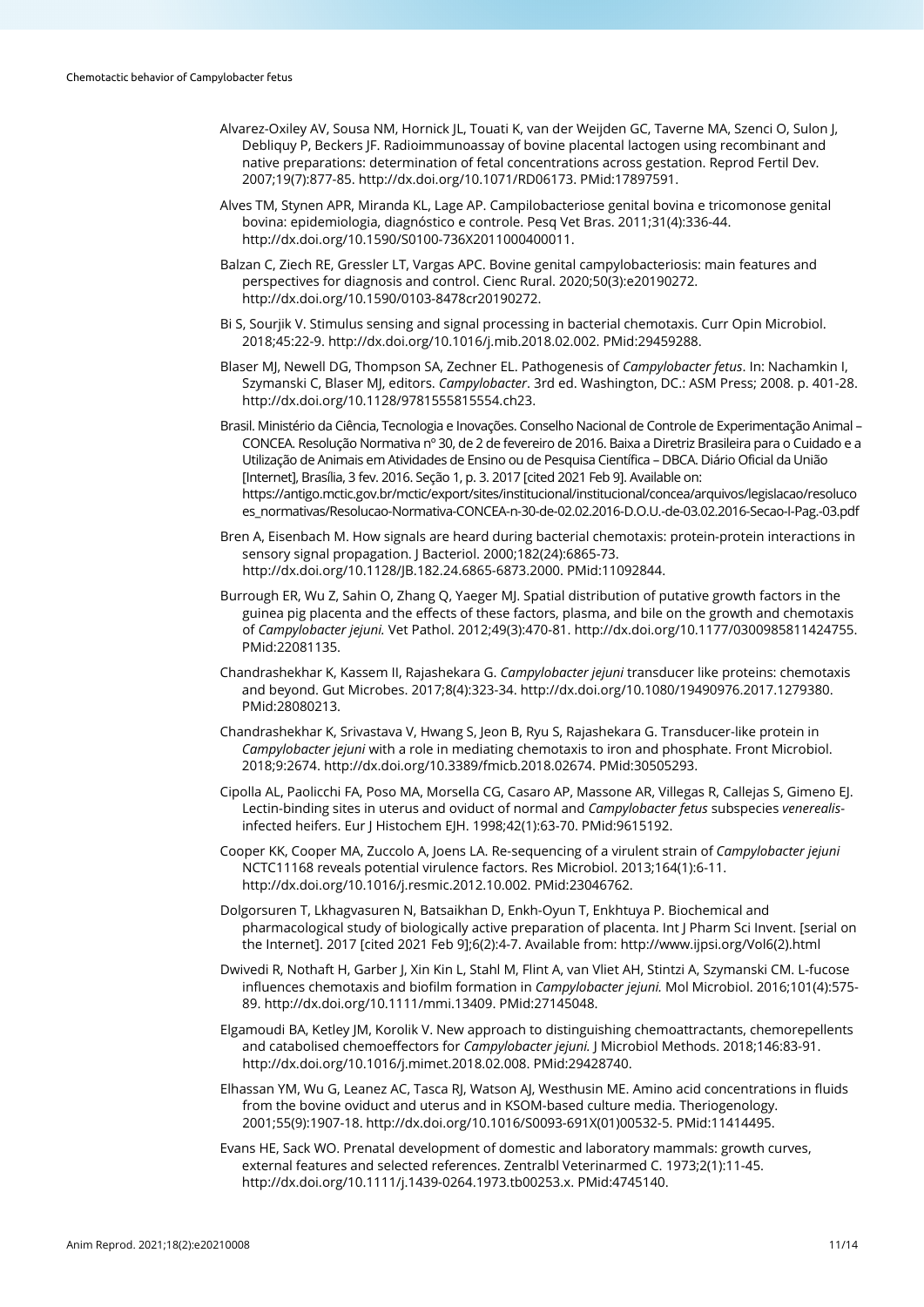- Fahmy D, Day CJ, Korolik V. Comparative in silico analysis of chemotaxis system of *Campylobacter fetus.* Arch Microbiol. 2012;194(2):57-63. [http://dx.doi.org/10.1007/s00203-011-0754-1.](https://doi.org/10.1007/s00203-011-0754-1) [PMid:21983836.](https://www.ncbi.nlm.nih.gov/entrez/query.fcgi?cmd=Retrieve&db=PubMed&list_uids=21983836&dopt=Abstract)
- Farace PD, Morsella CG, Cravero SL, Sioya BA, Amadio AF, Paolicchi FA, Gioffré AK. L-cysteine transporter-PCR to detect hydrogen sulfide-producing *Campylobacter fetus.* PeerJ. 2019;7:e7820. [http://dx.doi.org/10.7717/peerj.7820.](https://doi.org/10.7717/peerj.7820) [PMid:31720099.](https://www.ncbi.nlm.nih.gov/entrez/query.fcgi?cmd=Retrieve&db=PubMed&list_uids=31720099&dopt=Abstract)
- Giobergia M, Herrera M, Teruel M, Riccio B, Catena M. Histopathologic characterization of the reproductive organs of heifers experimentally infected with *Campylobacter fetus venerealis.* Rev Colomb Cienc Pecu. 2019;33(3):149-58[. http://dx.doi.org/10.17533/udea.rccp.v33n1a05.](https://doi.org/10.17533/udea.rccp.v33n1a05)
- Haas DJ, Cottorello ACP, Alves TM, Dorneles EMS, Stynen APR, Morais-Rios PA G, Machado MM, Miranda KL, Araújo BS, Lage AP. Adherence to and chemokine expression in HeLa cells infected by *Campylobacter fetus* subsp. *venerealis*. EC Vet Sci. [serial on the Internet]. 2019 [cited 2021 Feb 9];4(1):4-14. Available from: https://www.ecronicon.com/veterinary-science.php
- Haas DJ, Miranda-Guimarães KL, Dorneles EMS, Lage AP. Prevalence of Bovine Genital Campylobacteriosis in beef cattle in Brazil. EC Vet Sci. [serial on the Internet]. 2020 [cited 2021 Feb 9];5(12):42-53. Available from: https://www.ecronicon.com/ecve/ECVE-05-00316.php
- Hazeleger WC, Wouters JA, Rombouts FM, Abee T. Physiological activity of Campylobacter jejuni far below the minimal growth temperature. Appl Environ Microbiol. 1998;64(10):3917-22. [http://dx.doi.org/10.1128/AEM.64.10.3917-3922.1998.](https://doi.org/10.1128/AEM.64.10.3917-3922.1998) [PMid:9758819.](https://www.ncbi.nlm.nih.gov/entrez/query.fcgi?cmd=Retrieve&db=PubMed&list_uids=9758819&dopt=Abstract)
- Henricks DM, Gray SL, Hoover JL. Residue levels of endogenous estrogens in beef tissues. J Anim Sci. 1983;57(1):247-55[. http://dx.doi.org/10.2527/jas1983.571247x.](https://doi.org/10.2527/jas1983.571247x) [PMid:6885662.](https://www.ncbi.nlm.nih.gov/entrez/query.fcgi?cmd=Retrieve&db=PubMed&list_uids=6885662&dopt=Abstract)
- Hugdahl MB, Beery JT, Doyle MP. Chemotactic behavior of *Campylobacter jejuni.* Infect Immun. 1988;56(6):1560-6[. http://dx.doi.org/10.1128/iai.56.6.1560-1566.1988.](https://doi.org/10.1128/iai.56.6.1560-1566.1988) [PMid:3372020.](https://www.ncbi.nlm.nih.gov/entrez/query.fcgi?cmd=Retrieve&db=PubMed&list_uids=3372020&dopt=Abstract)
- Hum S, Quinn K, Brunner J, On SL. Evaluation of a PCR assay for identification and differentiation of *Campylobacter fetus* subspecies. Aust Vet J. 1997;75(11):827-31. [http://dx.doi.org/10.1111/j.1751-](https://doi.org/10.1111/j.1751-0813.1997.tb15665.x) [0813.1997.tb15665.x.](https://doi.org/10.1111/j.1751-0813.1997.tb15665.x) [PMid:9404619.](https://www.ncbi.nlm.nih.gov/entrez/query.fcgi?cmd=Retrieve&db=PubMed&list_uids=9404619&dopt=Abstract)
- Igwebuike UM. Trophoblast cells of ruminant placentas A minireview. Anim Reprod Sci. 2006;93(3- 4):185-98[. http://dx.doi.org/10.1016/j.anireprosci.2005.06.003.](https://doi.org/10.1016/j.anireprosci.2005.06.003) [PMid:16043315.](https://www.ncbi.nlm.nih.gov/entrez/query.fcgi?cmd=Retrieve&db=PubMed&list_uids=16043315&dopt=Abstract)
- Inaba T, Oka A, Koketsu Y, Nakama S, Imori T. Progesterone and estrogen synthesis by the bovine Placenta. Jpn J Anim Reprod. 1983;29(2):88-93[. http://dx.doi.org/10.1262/jrd1977.29.88.](https://doi.org/10.1262/jrd1977.29.88)
- Ireland JJ, Murphee RL, Coulson PB. Accuracy of predicting stages of bovine estrous cycle by gross appearance of the corpus luteum. J Dairy Sci. 1980;63(1):155-60[. http://dx.doi.org/10.3168/jds.S0022-](https://doi.org/10.3168/jds.S0022-0302(80)82901-8) [0302\(80\)82901-8.](https://doi.org/10.3168/jds.S0022-0302(80)82901-8) [PMid:7372895.](https://www.ncbi.nlm.nih.gov/entrez/query.fcgi?cmd=Retrieve&db=PubMed&list_uids=7372895&dopt=Abstract)
- Johnson KS, Ottemann KM. Colonization, localization, and inflammation: the roles of *H. pylori* chemotaxis in vivo. Curr Opin Microbiol. 2018;41:51-7. [http://dx.doi.org/10.1016/j.mib.2017.11.019.](https://doi.org/10.1016/j.mib.2017.11.019) [PMid:29202336.](https://www.ncbi.nlm.nih.gov/entrez/query.fcgi?cmd=Retrieve&db=PubMed&list_uids=29202336&dopt=Abstract)
- King RM, Day CJ, Hartley-Tassell LE, Connerton IF, Tiralongo J, McGuckin MA, Korolik V. Carbohydrate binding and gene expression by in vitro and in vivo propagated *Campylobacter jejuni* after immunomagnetic separation. J Basic Microbiol. 2013;53(3):240-50. [http://dx.doi.org/10.1002/jobm.201100466.](https://doi.org/10.1002/jobm.201100466) [PMid:22753110.](https://www.ncbi.nlm.nih.gov/entrez/query.fcgi?cmd=Retrieve&db=PubMed&list_uids=22753110&dopt=Abstract)
- Korolik V. The role of chemotaxis during *Campylobacter jejuni* colonisation and pathogenesis. Curr Opin Microbiol. 2019;47:32-7[. http://dx.doi.org/10.1016/j.mib.2018.11.001.](https://doi.org/10.1016/j.mib.2018.11.001) [PMid:30476739.](https://www.ncbi.nlm.nih.gov/entrez/query.fcgi?cmd=Retrieve&db=PubMed&list_uids=30476739&dopt=Abstract)
- Leite RC. Avaliação de alguns métodos de diagnóstico e análise custo/benefício do controle da campilobacteriose bovina [dissertation]. Belo Horizonte: Universidade Federal de Minas Gerais; 1977. Portuguese. [cited 2021 Feb 9]. Available from: https://repositorio.ufmg.br/handle/1843/BUOS-8QVK6E?mode=full
- Lertsethtakarn P, Ottemann KM, Hendrixson DR. Motility and chemotaxis in *Campylobacter* and *Helicobacter.* Annu Rev Microbiol. 2011;65(1):389-410[. http://dx.doi.org/10.1146/annurev-micro-](https://doi.org/10.1146/annurev-micro-090110-102908)[090110-102908.](https://doi.org/10.1146/annurev-micro-090110-102908) [PMid:21939377.](https://www.ncbi.nlm.nih.gov/entrez/query.fcgi?cmd=Retrieve&db=PubMed&list_uids=21939377&dopt=Abstract)
- Letesson J-J, Barbier T, Zúñiga-Ripa A, Godfroid J, De Bolle X, Moriyón I. Brucella Genital Tropism: what's on the Menu. Front Microbiol. 2017;8:506. [http://dx.doi.org/10.3389/fmicb.2017.00506](https://doi.org/10.3389/fmicb.2017.00506)[.](https://www.ncbi.nlm.nih.gov/entrez/query.fcgi?cmd=Retrieve&db=PubMed&list_uids=28400761&dopt=Abstract) [PMid:28400761.](https://www.ncbi.nlm.nih.gov/entrez/query.fcgi?cmd=Retrieve&db=PubMed&list_uids=28400761&dopt=Abstract)
- Matilla MA, Krell T. The effect of bacterial chemotaxis on host infection and pathogenicity. FEMS Microbiol Rev. 2018;42(1). [http://dx.doi.org/10.1093/femsre/fux052.](https://doi.org/10.1093/femsre/fux052) [PMid:29069367.](https://www.ncbi.nlm.nih.gov/entrez/query.fcgi?cmd=Retrieve&db=PubMed&list_uids=29069367&dopt=Abstract)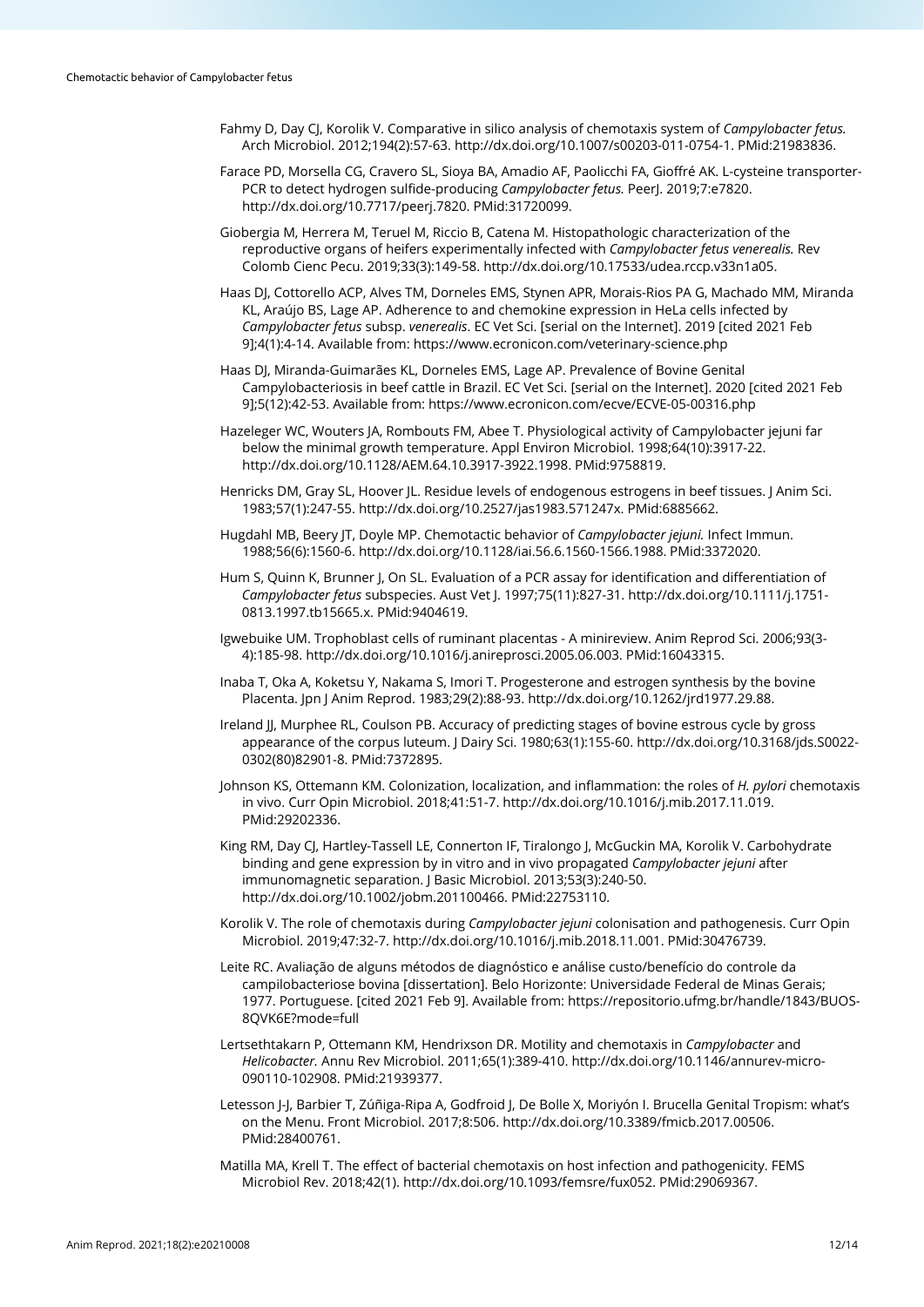- McCool CJ, Townsend MP, Wolfe SG, Simpson MA, Olm TC, Jayawardhana GA, Carney JV. Prevalence of bovine venereal disease in the Victoria River District of the Northern Territory: likely economic effects and practicable control measures. Aust Vet J. 1988;65(5):153-6[. http://dx.doi.org/10.1111/j.1751-](https://doi.org/10.1111/j.1751-0813.1988.tb14445.x) [0813.1988.tb14445.x.](https://doi.org/10.1111/j.1751-0813.1988.tb14445.x) [PMid:3401162.](https://www.ncbi.nlm.nih.gov/entrez/query.fcgi?cmd=Retrieve&db=PubMed&list_uids=3401162&dopt=Abstract)
- Miles AA, Misra SS, Irwin JO. The estimation of the bactericidal power of the blood. J Hyg (Lond). 1938;38(6):732-49. [PMid:20475467.](https://www.ncbi.nlm.nih.gov/entrez/query.fcgi?cmd=Retrieve&db=PubMed&list_uids=20475467&dopt=Abstract)
- Mshelia GD, Singh J, Amin JD, Woldehiwet Z, Egwu GO, Murray RD. Bovine venereal campylobacteriosis: an overview. Perspect Agric Vet Sci Nutr Nat Resour. 2007;2(080). [http://dx.doi.org/10.1079/PAVSNNR20072080.](https://doi.org/10.1079/PAVSNNR20072080)
- Naikare H, Palyada K, Panciera R, Marlow D, Stintzi A. Major role for FeoB in *Campylobacter jejuni* ferrous iron acquisition, gut colonization, and intracellular survival. Infect Immun. 2006;74(10):5433-44. [http://dx.doi.org/10.1128/IAI.00052-06.](https://doi.org/10.1128/IAI.00052-06) [PMid:16988218.](https://www.ncbi.nlm.nih.gov/entrez/query.fcgi?cmd=Retrieve&db=PubMed&list_uids=16988218&dopt=Abstract)
- Nguyen PTT, Conley AJ, Soboleva TK, Lee RSF. Multilevel regulation of steroid synthesis and metabolism in the bovine placenta. Mol Reprod Dev. 2012;79(4):239-54[. http://dx.doi.org/10.1002/mrd.22021](https://doi.org/10.1002/mrd.22021)[.](https://www.ncbi.nlm.nih.gov/entrez/query.fcgi?cmd=Retrieve&db=PubMed&list_uids=22431389&dopt=Abstract) [PMid:22431389.](https://www.ncbi.nlm.nih.gov/entrez/query.fcgi?cmd=Retrieve&db=PubMed&list_uids=22431389&dopt=Abstract)
- Oliveira LM, Resende DM, Dorneles EM, Horácio EC, Alves FL, Gonçalves LO, Tavares GS, Stynen AP, Lage AP, Ruiz JC. Complete genome sequence of type strain *Campylobacter fetus* subsp. *fetus* ATCC 27374. Genome Announc. 2016;4(6):e01344-16[. http://dx.doi.org/10.1128/genomeA.01344-16](https://doi.org/10.1128/genomeA.01344-16)[.](https://www.ncbi.nlm.nih.gov/entrez/query.fcgi?cmd=Retrieve&db=PubMed&list_uids=27979934&dopt=Abstract) [PMid:27979934.](https://www.ncbi.nlm.nih.gov/entrez/query.fcgi?cmd=Retrieve&db=PubMed&list_uids=27979934&dopt=Abstract)
- Pellegrin AO, Lage AP, Sereno JRB, Ravaglia E, Costa MS, Leite RC. Bovine genital campylobacteriosis in Pantanal, State of Mato Grosso do Sul, Brazil. Rev Délevage Médecine Vét Pays Trop. 2002;55(3):169- 73. https://doi.org/10.19182/remvt.9820.
- Pluta K, Irwin JA, Dolphin C, Richardson L, Fitzpatrick E, Gallagher ME, Reid CJ, Crowe MA, Roche JF, Lonergan P, Carrington SD, Evans AC. Glycoproteins and glycosidases of the cervix during the periestrous period in cattle. J Anim Sci. 2011;89(12):4032-42. [http://dx.doi.org/10.2527/jas.2011-4187](https://doi.org/10.2527/jas.2011-4187)[.](https://www.ncbi.nlm.nih.gov/entrez/query.fcgi?cmd=Retrieve&db=PubMed&list_uids=21803974&dopt=Abstract) [PMid:21803974.](https://www.ncbi.nlm.nih.gov/entrez/query.fcgi?cmd=Retrieve&db=PubMed&list_uids=21803974&dopt=Abstract)
- Pope WF, Maurer RR, Stormshak F. Distribution of progesterone in the uterus, broad ligament, and uterine arteries of beef cows. Anat Rec. 1982;203(2):245-50. [http://dx.doi.org/10.1002/ar.1092030206.](https://doi.org/10.1002/ar.1092030206) [PMid:7114497.](https://www.ncbi.nlm.nih.gov/entrez/query.fcgi?cmd=Retrieve&db=PubMed&list_uids=7114497&dopt=Abstract)
- Porter SL, Wadhams GH, Armitage JP. Signal processing in complex chemotaxis pathways. Nat Rev Microbiol. 2011;9(3):153-65. [http://dx.doi.org/10.1038/nrmicro2505.](https://doi.org/10.1038/nrmicro2505) [PMid:21283116.](https://www.ncbi.nlm.nih.gov/entrez/query.fcgi?cmd=Retrieve&db=PubMed&list_uids=21283116&dopt=Abstract)
- R Core Team. R: A language and environment for statistical computing [Internet]. Vienna, Austria: R Foundation for Statistical Computing; 2020. Version 4.0.3 Bunny-Wunnies Freak Out. [cited 2021 Feb 9]. Available from: https://www.r-project.org/
- Sahin O, Yaeger M, Wu Z, Zhang Q. *Campylobacter*-associated diseases in animals. Annu Rev Anim Biosci. 2017;5(1):21-42[. http://dx.doi.org/10.1146/annurev-animal-022516-022826.](https://doi.org/10.1146/annurev-animal-022516-022826) [PMid:27860495.](https://www.ncbi.nlm.nih.gov/entrez/query.fcgi?cmd=Retrieve&db=PubMed&list_uids=27860495&dopt=Abstract)
- Silveira CS, Fraga M, Giannitti F, Macías-Rioseco M, Riet-Correa F. Diagnosis of bovine genital campylobacteriosis in South America. Front Vet Sci. 2018;5:321[. http://dx.doi.org/10.3389/fvets.2018.00321.](https://doi.org/10.3389/fvets.2018.00321) [PMid:30619902.](https://www.ncbi.nlm.nih.gov/entrez/query.fcgi?cmd=Retrieve&db=PubMed&list_uids=30619902&dopt=Abstract)
- Stynen AP, Lage AP, Moore RJ, Rezende AM, de Resende VD, Ruy PC, Daher N, Resende DM, de Almeida SS, Soares SC, de Abreu VA, Rocha AA, dos Santos AR, Barbosa EG, Costa DF, Dorella FA, Miyoshi A, de Lima AR, Campos FD, de Sá PG, Lopes TS, Rodrigues RM, Carneiro AR, Leão T, Cerdeira LT, Ramos RT, Silva A, Azevedo V, Ruiz JC. Complete genome sequence of type strain *Campylobacter fetus* subsp. *venerealis* NCTC 10354T. J Bacteriol. 2011;193(20):5871-2[. http://dx.doi.org/10.1128/JB.05854-11.](https://doi.org/10.1128/JB.05854-11) [PMid:21952544.](https://www.ncbi.nlm.nih.gov/entrez/query.fcgi?cmd=Retrieve&db=PubMed&list_uids=21952544&dopt=Abstract)
- Stynen APR, Ferreira LRP, Chung J, Shenckman S, Lage AP. Identification of proteins of *Campylobacter fetus* subsp. *venerealis* differentially expressed before and after infection in heifer by mass spectrometry. In: Proceedings of the 15th International Workshop on Campylobacter, Helicobacter, and related organisms – CHRO; 2009; Niigata, Japan; 2009.
- Stynen APR. Expressão diferencial de proteínas de amostras de *Campylobacter fetus* subsp. *venerealis* após passagens sucessivas em novilhas [thesis]. Belo Horizonte: Universidade Federal de Minas Gerais; 2009. Portuguese. [cited 2021 Feb 9]. Available from: https://repositorio.ufmg.br/handle/1843/SMOC-9HCNTH
- Tareen AM, Dasti JI, Zautner AE, Groß U, Lugert R. *Campylobacter jejuni* proteins Cj0952c and Cj0951c affect chemotactic behaviour towards formic acid and are important for invasion of host cells. Microbiology. 2010;156(10):3123-35[. http://dx.doi.org/10.1099/mic.0.039438-0.](https://doi.org/10.1099/mic.0.039438-0) [PMid:20656782.](https://www.ncbi.nlm.nih.gov/entrez/query.fcgi?cmd=Retrieve&db=PubMed&list_uids=20656782&dopt=Abstract)